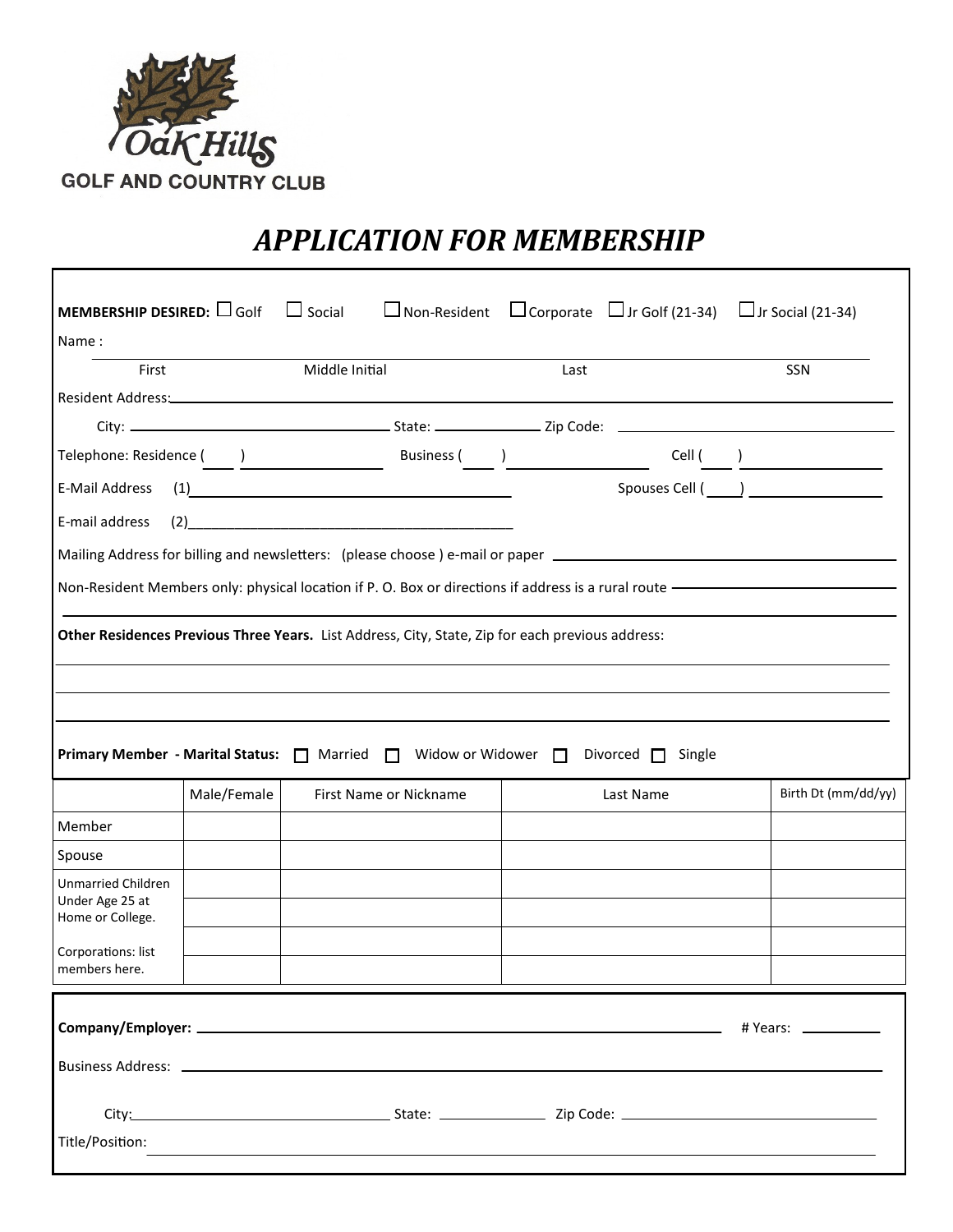| <b>REFERENCES:</b>                                                                                                                                                                                                                     |        |                                                   |                                                                                                                                                                                                                                                        |  |
|----------------------------------------------------------------------------------------------------------------------------------------------------------------------------------------------------------------------------------------|--------|---------------------------------------------------|--------------------------------------------------------------------------------------------------------------------------------------------------------------------------------------------------------------------------------------------------------|--|
|                                                                                                                                                                                                                                        |        | Financial                                         |                                                                                                                                                                                                                                                        |  |
| Bank/Financial Institution: National Assembly of the Contract of the Contract of the Contract of the Contract o                                                                                                                        |        |                                                   |                                                                                                                                                                                                                                                        |  |
|                                                                                                                                                                                                                                        |        | Personal                                          |                                                                                                                                                                                                                                                        |  |
| Name                                                                                                                                                                                                                                   | Street | City                                              | Telephone                                                                                                                                                                                                                                              |  |
|                                                                                                                                                                                                                                        |        |                                                   |                                                                                                                                                                                                                                                        |  |
|                                                                                                                                                                                                                                        |        |                                                   |                                                                                                                                                                                                                                                        |  |
|                                                                                                                                                                                                                                        |        |                                                   |                                                                                                                                                                                                                                                        |  |
|                                                                                                                                                                                                                                        |        | Oak Hills Members Known                           |                                                                                                                                                                                                                                                        |  |
|                                                                                                                                                                                                                                        |        |                                                   |                                                                                                                                                                                                                                                        |  |
|                                                                                                                                                                                                                                        |        |                                                   |                                                                                                                                                                                                                                                        |  |
|                                                                                                                                                                                                                                        |        | <b>Club Memberships</b>                           |                                                                                                                                                                                                                                                        |  |
|                                                                                                                                                                                                                                        |        |                                                   |                                                                                                                                                                                                                                                        |  |
|                                                                                                                                                                                                                                        |        |                                                   |                                                                                                                                                                                                                                                        |  |
|                                                                                                                                                                                                                                        |        | RATE AREAS OF YOUR GREATEST INTEREST - 1,2,3,4 &5 |                                                                                                                                                                                                                                                        |  |
|                                                                                                                                                                                                                                        | Golf   |                                                   | Tennis _________ Lounge __________ Pool _________ Restaurant ________ All                                                                                                                                                                              |  |
|                                                                                                                                                                                                                                        |        | <b>APPLICANT'S STATEMENT</b>                      |                                                                                                                                                                                                                                                        |  |
| 1. I hereby apply for membership in the Oak Hills Golf and Country Club and, if elected to membership, agree to comply<br>with the by-laws, rules, and regulations for the government of members as may be in force from time to time. |        |                                                   |                                                                                                                                                                                                                                                        |  |
| 2. In making this application for membership in the Oak Hills Golf and Country Club, I understand that an investigative                                                                                                                |        |                                                   |                                                                                                                                                                                                                                                        |  |
|                                                                                                                                                                                                                                        |        |                                                   | report may be made based upon information obtained through personal interviews with third parties, such as family<br>members, business associates, financial and credit institutions, friends, neighbors, or others with whom I am acquainted.         |  |
|                                                                                                                                                                                                                                        |        |                                                   | This inquiry will cover information as to my character, general reputation, personal characteristics, and mode of living,<br>whichever may be applicable. I have the right to make a written request within a reasonable period of time for a complete |  |
| and accurate disclosure of additional information concerning the nature and scope of such investigation.                                                                                                                               |        |                                                   |                                                                                                                                                                                                                                                        |  |
|                                                                                                                                                                                                                                        |        |                                                   |                                                                                                                                                                                                                                                        |  |
|                                                                                                                                                                                                                                        |        | PAYMENT PLAN for STOCK PURCHASE (\$2,500.00)      |                                                                                                                                                                                                                                                        |  |
|                                                                                                                                                                                                                                        |        |                                                   |                                                                                                                                                                                                                                                        |  |
|                                                                                                                                                                                                                                        |        |                                                   | Purchasing share of stock from Oak Hills Golf and Country Club for cash; Cost \$2,500.00 due upon approval of application.                                                                                                                             |  |
| Purchasing share of stock from Oak Hills Golf and Country Club on installment plan; the exact terms of which shall<br>be established at the time and if this application is accepted.                                                  |        |                                                   |                                                                                                                                                                                                                                                        |  |
| ப                                                                                                                                                                                                                                      |        |                                                   |                                                                                                                                                                                                                                                        |  |
|                                                                                                                                                                                                                                        |        |                                                   |                                                                                                                                                                                                                                                        |  |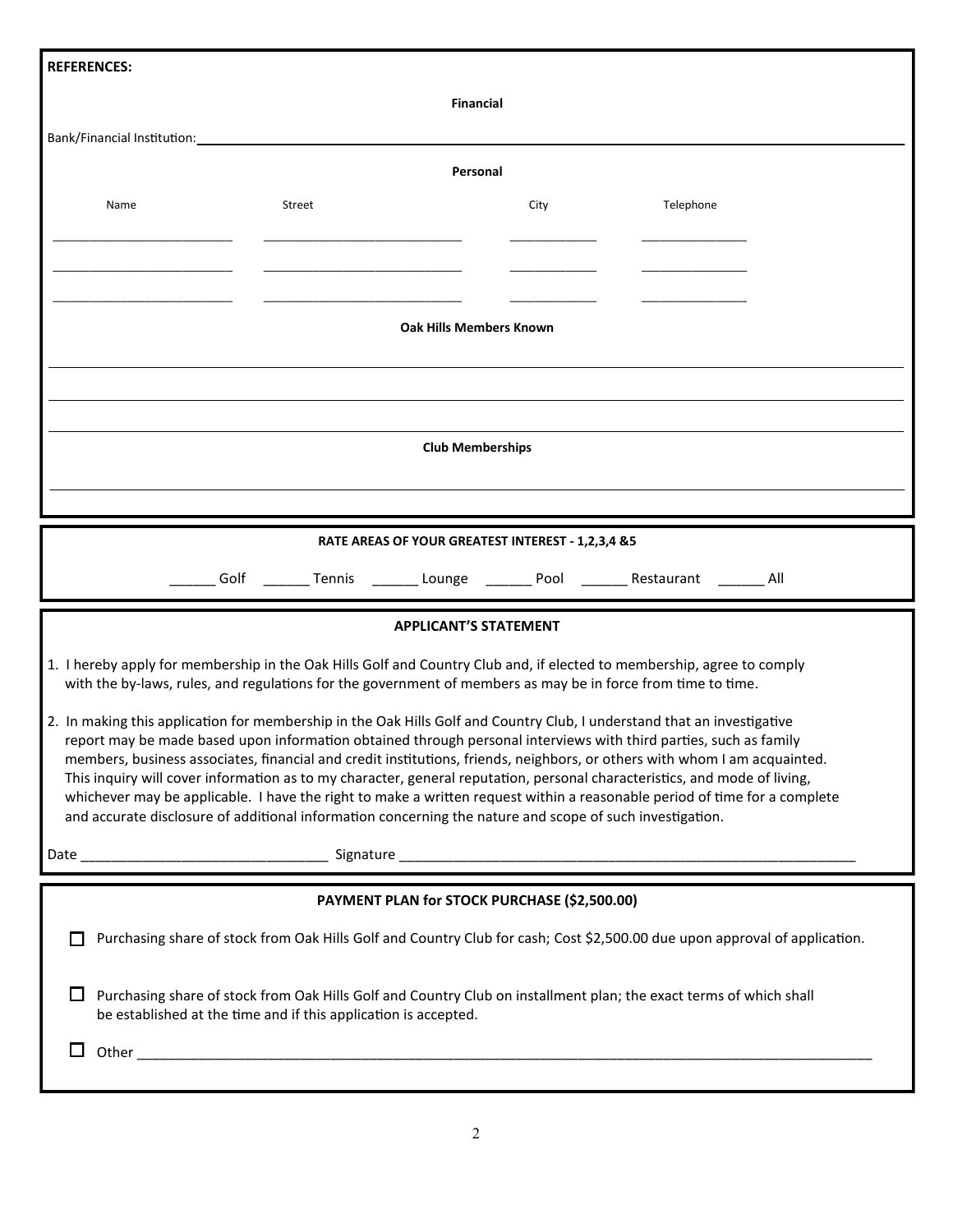## **APPLICANT'S STATEMENT**

I hereby apply for membership in the Oak Hills Golf & Country Club, hereinafter referred to as "the Club". If elected to membership, I agree to comply with the Articles of Incorporation, By-Laws, house rules and other regulations presently in effect or which may be in force from time to time for the governing of the affairs of the Club and its members. I further agree to pay dues and assessments as are presently required or as may hereafter be required. I understand that the sum payable as dues and assessments may be modified from time to time and that Articles of Incorporation, By-Laws, house rules and other regulations governing the affairs of the Club and its members may be amended from time to time.

I understand that the price to be paid by me for said membership shall be established by the Board of Directors at the time. If my application for membership is accepted, I understand that any representation as to the cost of said membership is by way of example only and is not binding upon the Club. I further understand that the payment for said membership shall be made as described above or as may be agreed between the Club and myself upon acceptance of this membership.

I understand that this application may be withdrawn by me at any time without obligation, that the application must be accepted by the Board of Directors of the Club to be binding upon the Club and that the application shall not be considered as accepted until notice of such acceptance is given to me in writing by the Club. I further understand that no individual director or member has authority to bind the Board of Directors and that this application does not authorize me to exercise any of the rights of a member.

I understand that should I be accepted for membership in the Club and thereafter desire to terminate my membership, the transfer of the membership is subject to certain restrictions and must be made in compliance with the then applicable rules governing such transfers and that any attempted transfer of the membership not done in compliance with said rules is void and of no effect. I further understand that the restrictions on transfer may include, but are not limited to, restrictions on the person to whom said membership may be transferred, the consideration that may be received for the transfer of membership, and the manner of said transfer and that said restrictions may be modified from time to time by the Board of Directors. I further understand that the Board of Directors has the absolute option to purchase said membership at the time, in the manner and for the purchase price set forth in the By -Laws as they now exist or as they may be amended from time to time.

In making this application for membership in the Oak Hills Golf and Country Club, I understand that an investigative report may be made based upon information obtained through personal interviews with third parties, such as family members, business associates, financial and credit institutions, friends, neighbors, or others with whom I am acquainted. This inquiry will cover information as to my character, general reputation, personal characteristics, and mode of living, whichever may be applicable. I have the right to make a written request within a reasonable period of time for a complete and accurate disclosure of additional information concerning the nature and scope of such investigation.

| Dated this | .av |  |
|------------|-----|--|
|            |     |  |

 $\frac{1}{2}$  ,  $\frac{1}{2}$  ,  $\frac{1}{2}$  ,  $\frac{1}{2}$  ,  $\frac{1}{2}$  ,  $\frac{1}{2}$  ,  $\frac{1}{2}$  ,  $\frac{1}{2}$  ,  $\frac{1}{2}$  ,  $\frac{1}{2}$  ,  $\frac{1}{2}$  ,  $\frac{1}{2}$  ,  $\frac{1}{2}$  ,  $\frac{1}{2}$  ,  $\frac{1}{2}$  ,  $\frac{1}{2}$  ,  $\frac{1}{2}$  ,  $\frac{1}{2}$  ,  $\frac{1$ 

APPLICANT'S SIGNATURE